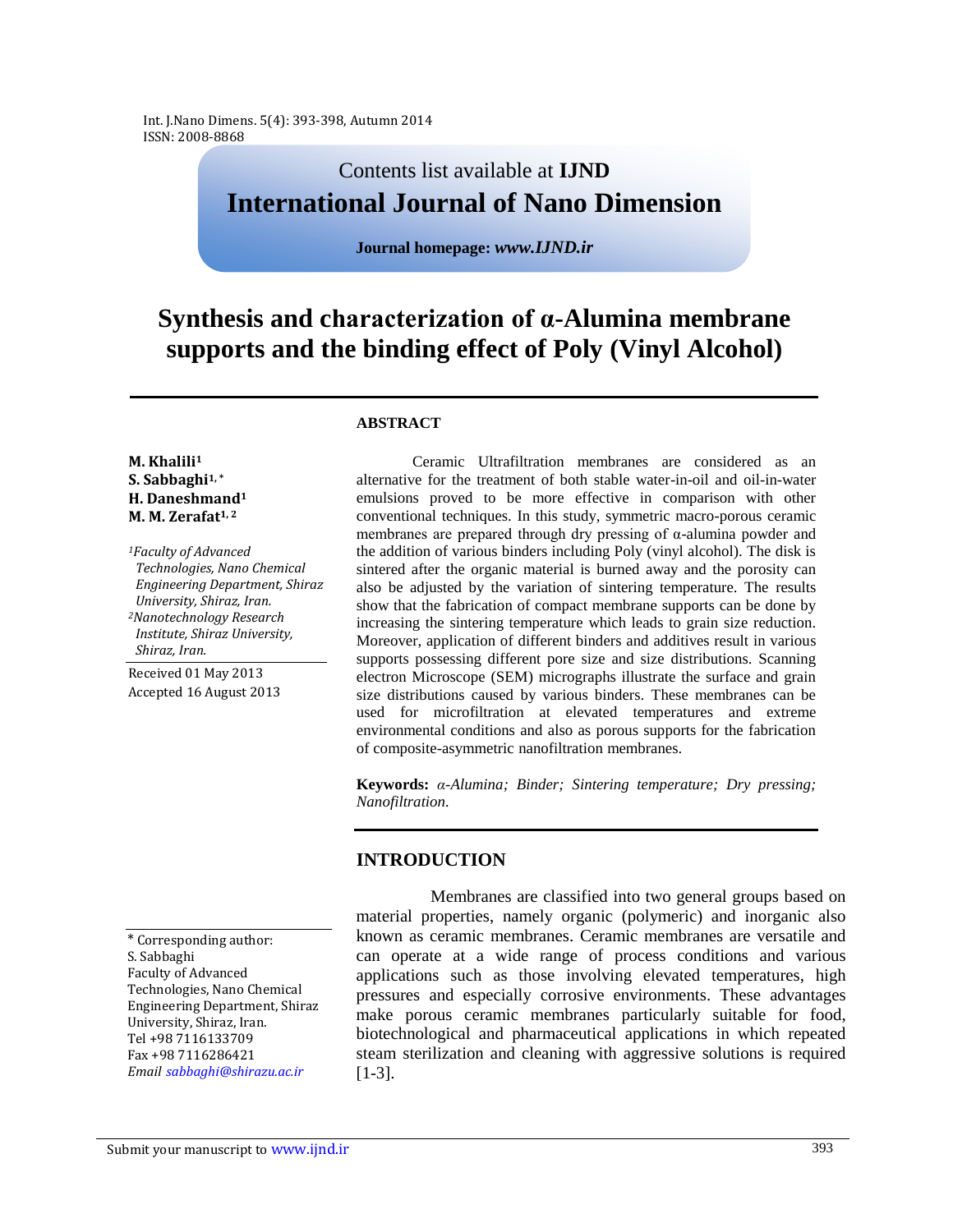The treatment of wastewater produced from oil and gas fields is very difficult as a result of well to well variations and also stable oil-in-water emulsions involved [4]. Ceramic Ultrafiltration membranes are considered as an alternative for stable oil-in-water emulsion treatment which is proved to be more efficient in comparison with conventional techniques [5]. Several experimental and modeling studies are reported on the treatment of oily wastewater emulsions using low cost ceramic membranes [6]. Multistage treatment processing of oilfield produced water by different ceramic membranes is also investigated with insistence on the characterization of permeate flux using various ceramic microfiltration, Ultrafiltration and Nanofiltration membranes as potential techniques [4].

Ceramic membranes are usually composite in nature consisting of several layers from one or more ceramic materials. These membranes are made up of a macroporous support, one or two mesoporous intermediate layers and a microporous top layer. The bottom layer provides the mechanical strength, while the middle layers bridge the pore size variations in between the support and top layer where the actual separation takes place. The permeability and separation factor of a ceramic membrane are the two most important performance indices [4], typically governed by thickness, pore size and surface porosity [7-9]. On the other hand, the porosity of each layer depends strongly on the microstructure of the porous ceramic support [10]. The support material is also critical for effective performance of multilayered ceramic filters which affect the major properties expected from the support. The reliability of different ceramic materials including  $\alpha$ -alumina, zirconia, and SiO<sub>2</sub> or a combination of these is being studied as alternatives for support structures [9].

One of the most important issues that should be considered extremely in the preparation of ceramic membranes is that the final product must be void of cracks. The permissible defect size depends on the function of the membrane layer (support for MF, UF and NF). As a result, defects in the support layer will be transferred if they have the same size or thickness compared to the next layer. The optimization of fabrication process and careful selection of raw materials can have a significant effect on defect formation [11, 12].The quality of support under the separation layer is

critical for the quality of the membrane. Consequently, high quality supports should be smooth, possess constant and homogeneous surface characteristics (wettability) and preferably a relatively narrow pore size distribution. These supports should also have sufficient mechanical strength which is not degraded with time or under harsh processing conditions [12].

There are several techniques for manufacturing inorganic membrane disk supports among which the pressing method is very common. Usually, more than 100 MPa is applied to press powders into compact disks [7]. Upon powder compaction, membrane supports are sintered at elevated temperatures in order to make a rigid structure with high mechanical strength. Supported  $\gamma$ -Al<sub>2</sub>O<sub>3</sub> nanofiltration (NF) membranes are prepared from colloidal dispersions of boehmite via sol-gel technique with more than 90% removal efficiency [13].

Also, special additives should be intermixed with the initial powder as the binder to stick the particles to prepare defect-free membranes [14]. The parameters affecting the membrane support porosity and pore size include the type of binder, powder and binder milling time, molding pressure and also the sintering temperature.

In this study, the fabrication of alumina supports by pressing process is studied. The  $\alpha$ alumina powder is mixed with organic binders initially and pressed afterwards in order to form disc membrane supports. These discs are sintered at high temperatures. Finally, the porosity and pore size distribution of the pressed alumina powder is evaluated.SEM micrographs illustrate the variations of pore and grain size and also size distributions as a result of various sintering temperatures, pressing pressures and binders.

# **EXPERIMENTAL**

Ethanol was supplied by Merck, PVA by Sigma-Aldrich and α–alumina powder with an average size of 0.3 µm which is the initiating material for the preparation of ceramic membrane supports, is supplied by Presi. For preparing disklike supports by the pressing process, two kinds of binders, namely ethanol and PVA (polyvinyl alcohol) were added to the  $\alpha$ -alumina powder. The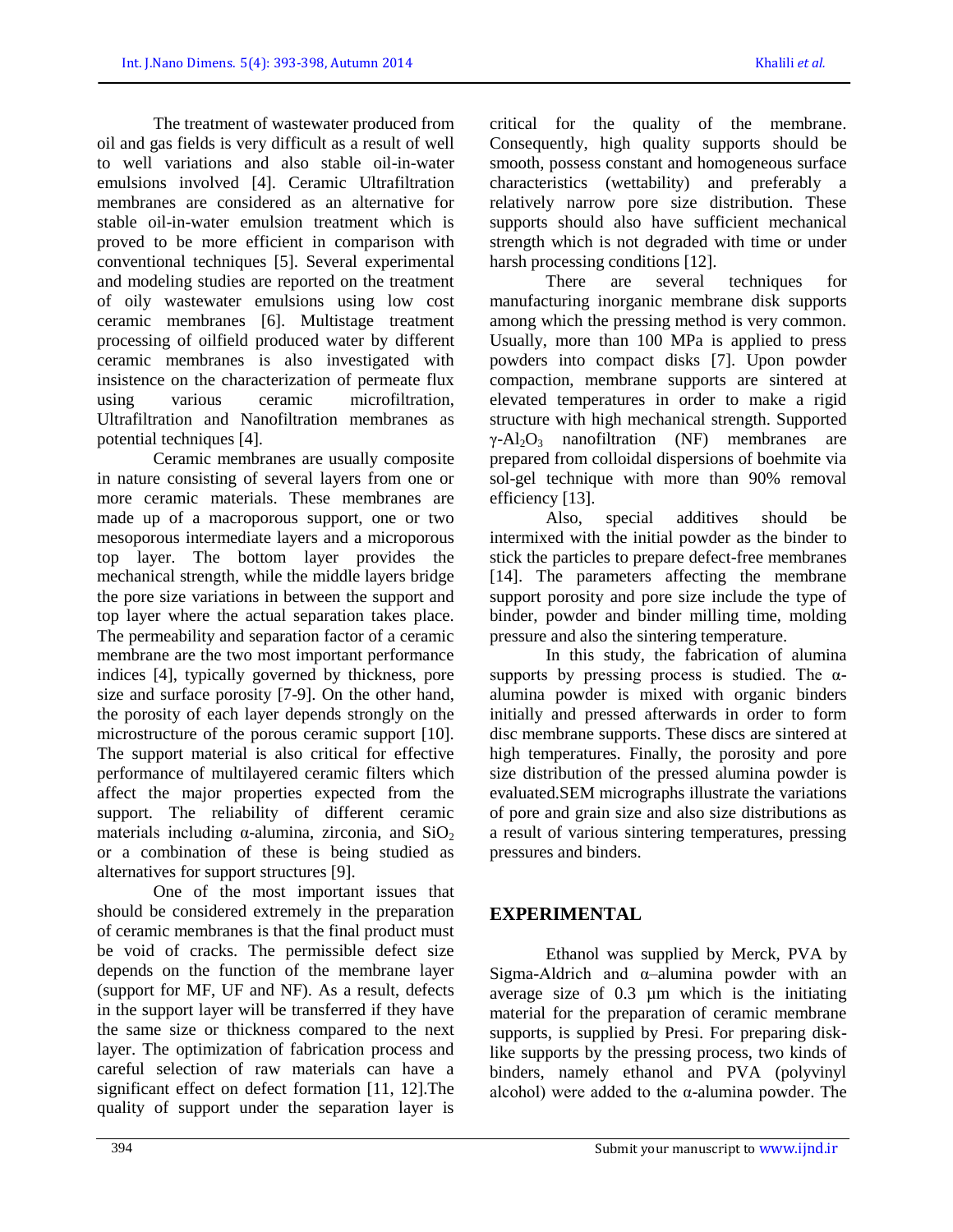microstructure and pore size distribution are characterized by SEM micrographs. The method proposed by Zheng *et al.* is used for porosity determination [15]. According to this technique, the support is aged in distilled water and then weighed. The wet membrane is placed in an aircirculating oven at 60◦C for 24 h and then further dried in a vacuum oven at 80 ◦C for 24 h before being weighed at the dry state. The porosity is calculated by comparing the wet and dry sample weights using Eq. (1):

$$
P(\%)=\frac{Q_0 - Q_1}{Ah} \times 1000
$$
 (1)

Where P is the membrane porosity,  $Q_0$  the wet sample weight  $(g)$ ,  $Q_1$  the dry sample weight (g), A the membrane surface area  $\text{cm}^2$ ) and h is the membrane thickness (mm).

#### *Ethanol*

In this method, a mixed solution of  $\alpha$ alumina and ethanol is prepared at the first step. This mixture is prepared with  $30\text{vol}$ % of  $\alpha$ -alumina. Then, the prepared solution is placed in a shaker at 50 °C for 1 hour, in order to achieve a uniform  $α$ alumina in ethanol. Afterwards, the mixture is placed in the oven and heated up to 110 ºC for 24 hours to be dried completely and the resulting powder is milled before being pressed by two different pressures equal to 70 and 90 kN. The

resulting supports were sintered at 1100 and 1200 ºC with a5 ºC/min heating rate for 1 hour.

#### *PVA as the binder*

At the first step, a solution of 10% PVA is prepared. Fully hydrolyzed PVA with MW=60000 Dalton is used for this purpose. Then, 8 wt. % of this solution is mixed with α-alumina powder. The mixture is milled completely for 3 hours before being pressed. The milled powder is pressed up to 70 and 90 kN and then the prepared discs are sintered at 1100 and 1200 °C with a5 °C/min heating rate of for 1 hour.

## **RESULTS AND DISCUSSION**

Permeability and separation factor are the two most important performance parameters regarding ceramic disc membranes. These parameters are dependent on the pore size, porosity and surface membrane characteristics. Figures 1(ad) and 2(a-d) represent the SEM micrographs of disc membrane supports prepared by different sintering temperatures and molding pressures with ethanol and also PVA binder, respectively. According to these micrographs, the fabricated disc membrane supports have smooth and crack-free surfaces.



**Fig.1.** SEM micrographs for membrane supports, with ethanol binder, (a) 70 kN and 1100 °C (b) 90 kN and 1100 °C (c) 70 kN and 1200 ºC (d) 90 kN and 1200 ºC.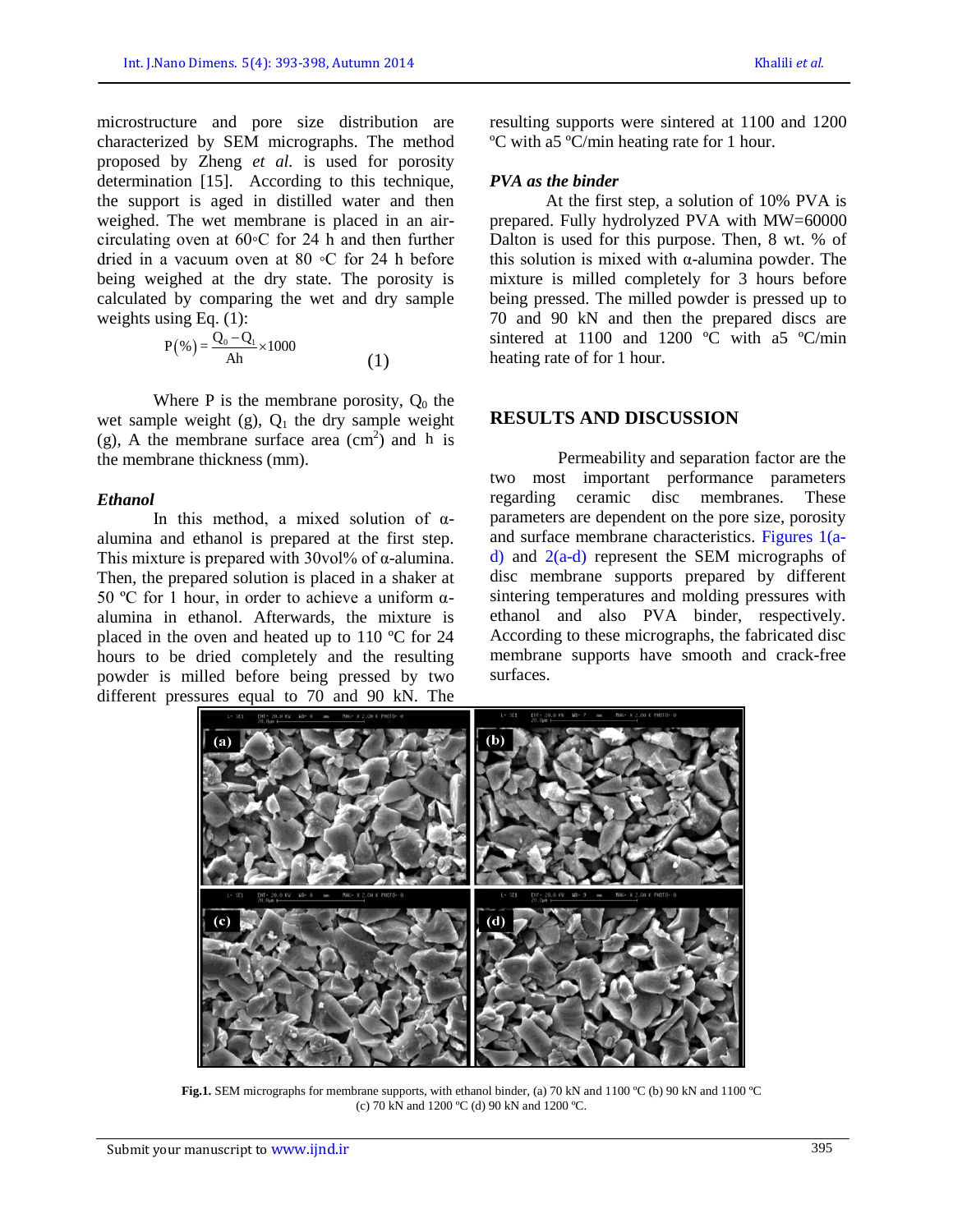

**Fig. 2.** SEM micrographs for membrane supports, with PVA binder, (a) 70 kN and 1100 ºC (b) 90 kN and 1100 ºC (c) 70 kN and 1200 ºC (d) 90 kN and 1200 ºC.

Figure 3 represents the SEM micrograph of the produced support highlighting the grain and pore size. Image analysis techniques are used to extract surface pore size distribution variations data from these SEM micrographs (Figure 4a and b). The upper and lower limits of pore sizes and a whole distribution can be extracted from image analysis based on the figures.

## *The effect of molding pressure*

Figure 1a and b show the SEM Micrographs of disc membrane supports prepared with ethanol at 1100°C sintering temperature and 70 and 90 kN molding pressures. The results of porosity and pore size evaluation for these membrane supports are summarized in Table 1. The results show that the porosity and pore size are reduced by increasing the molding pressure. Actually, further molding pressures result in dense membranes with undesirable pore size distributions and increased bonding strength between particles.

The SEM micrograph of disc membrane supports prepared with PVA binder are given in Figure 2a and 2b, and Table 2 shows the corresponding values for porosity and pore size.

| <b>Table 1.</b> Characteristics of disc membrane supports with |
|----------------------------------------------------------------|
| ethanol.                                                       |

| pressure (kN)<br>Molding | Sintering<br>emperatu<br>(90) | (°C/min)/hour<br>Heating rate | Porosity (%) | $\begin{array}{c} \text{distribution} \\ \text{(µm)} \end{array}$<br>Pore size |
|--------------------------|-------------------------------|-------------------------------|--------------|--------------------------------------------------------------------------------|
| 70                       | 1100                          | 5/1                           | 46           | $3.5 - 13$                                                                     |
| 90                       | 1100                          | 5/1                           | 43           | $2 - 12$                                                                       |
| 70                       | 1200                          | 5/1                           | 38           | $2.5 - 8.5$                                                                    |
| 90                       | 1200                          | 5/1                           | 36           | $2 - 8$                                                                        |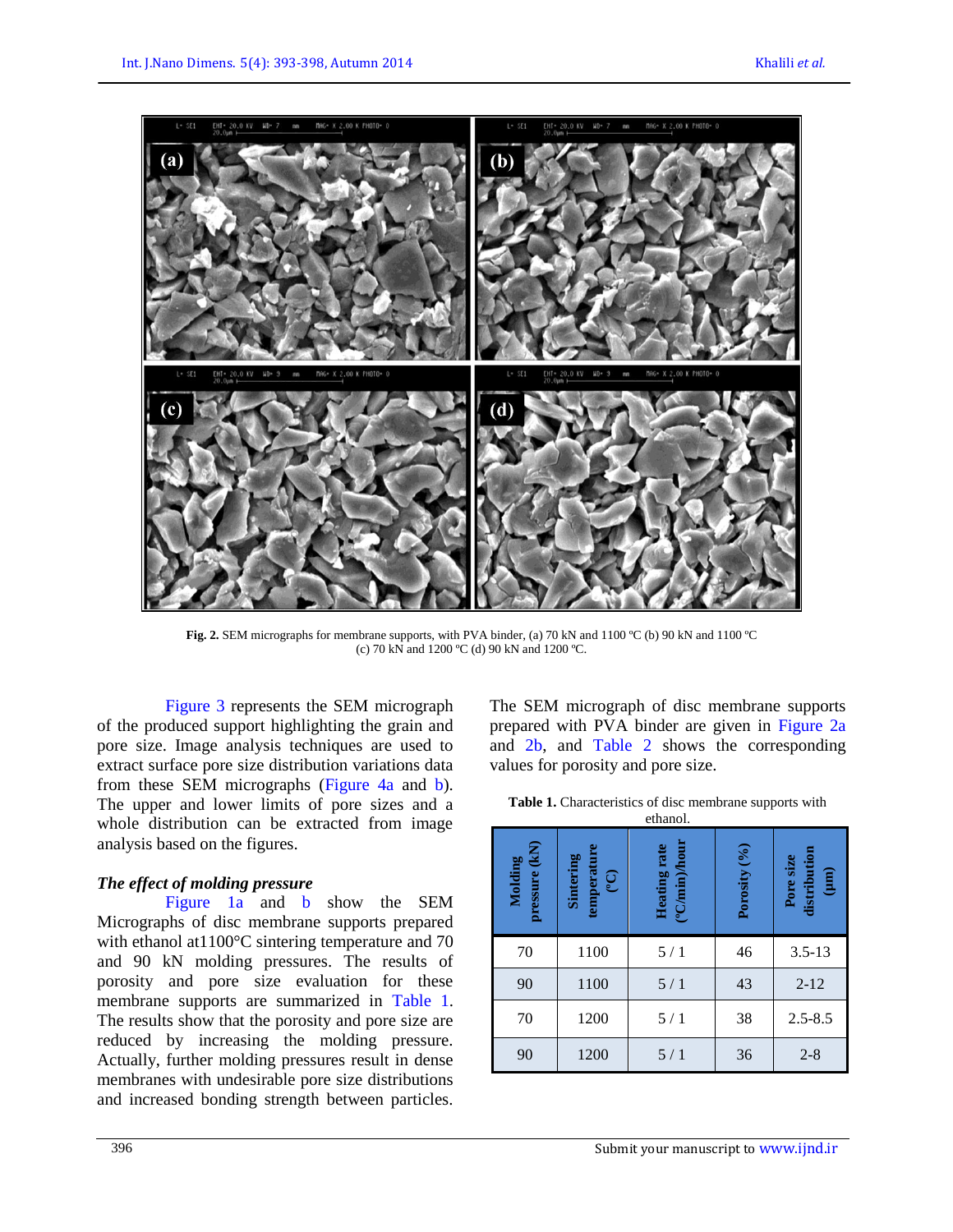| Molding<br>pressure<br>(KN) | Sintering<br>temperatu<br>$\widetilde{C}$ | Heating rate<br>(°C/min)/ho<br>È | Porosity<br>$\binom{96}{6}$ | distribution<br>Pore size<br>(mu) |
|-----------------------------|-------------------------------------------|----------------------------------|-----------------------------|-----------------------------------|
| 70                          | 1100                                      | 5/1                              | 42                          | $2.5 - 8$                         |
| 90                          | 1100                                      | 5/1                              | 40                          | $1.5 - 7.5$                       |
| 70                          | 1200                                      | 5/1                              | 36                          | $1.5 - 7$                         |
| 90                          | 1200                                      | 5/1                              | 34                          | $1-6$                             |

**Table 2.** Characteristics of disc membrane supports prepared with PVA.



**Fig. 3.** SEM micrograph highlighting the Grain and pore size for the membrane support.



**Fig. 4.** a) The smallest pore is estimated to be  $0.37 \mu$ m. b) The largest pore is estimated to be 12.62µm.

## *The effect of sintering temperature*

Figure 1a and 1c show the SEM micrographs of disc membrane supports prepared with ethanol at a 70 kN molding pressure and 1100 and 1200 °C sintering temperatures. Regarding the values of porosity and pore sizes in Table 1, it is obvious that porosity and pore size distribution are reduced by increasing the sintering temperature, but enhanced sintering temperatures result in larger grain sizes. The SEM micrographs of disc membrane supports are given in Figure 2a and c, in which PVA has been used as the binder and the corresponding values of porosity and pore size are summarized in Table 2. In fact, alumina particles stick together by increasing the sintering temperature, resulting in larger grains and also the reduction of porosity and pore size.

# *The binding effect of PVA and Ethanol*

As can be seen from the SEM micrographs (Figures 1 and 2), the membrane surfaces are more uniform (in terms of grain size) in case of ethanol compared with PVA. Tables 1 and 2, show that the membranes prepared with PVA binder have narrower pore size distributions and reduced porosities. The surface uniformity caused by ethanol is due to powder preparation methods used